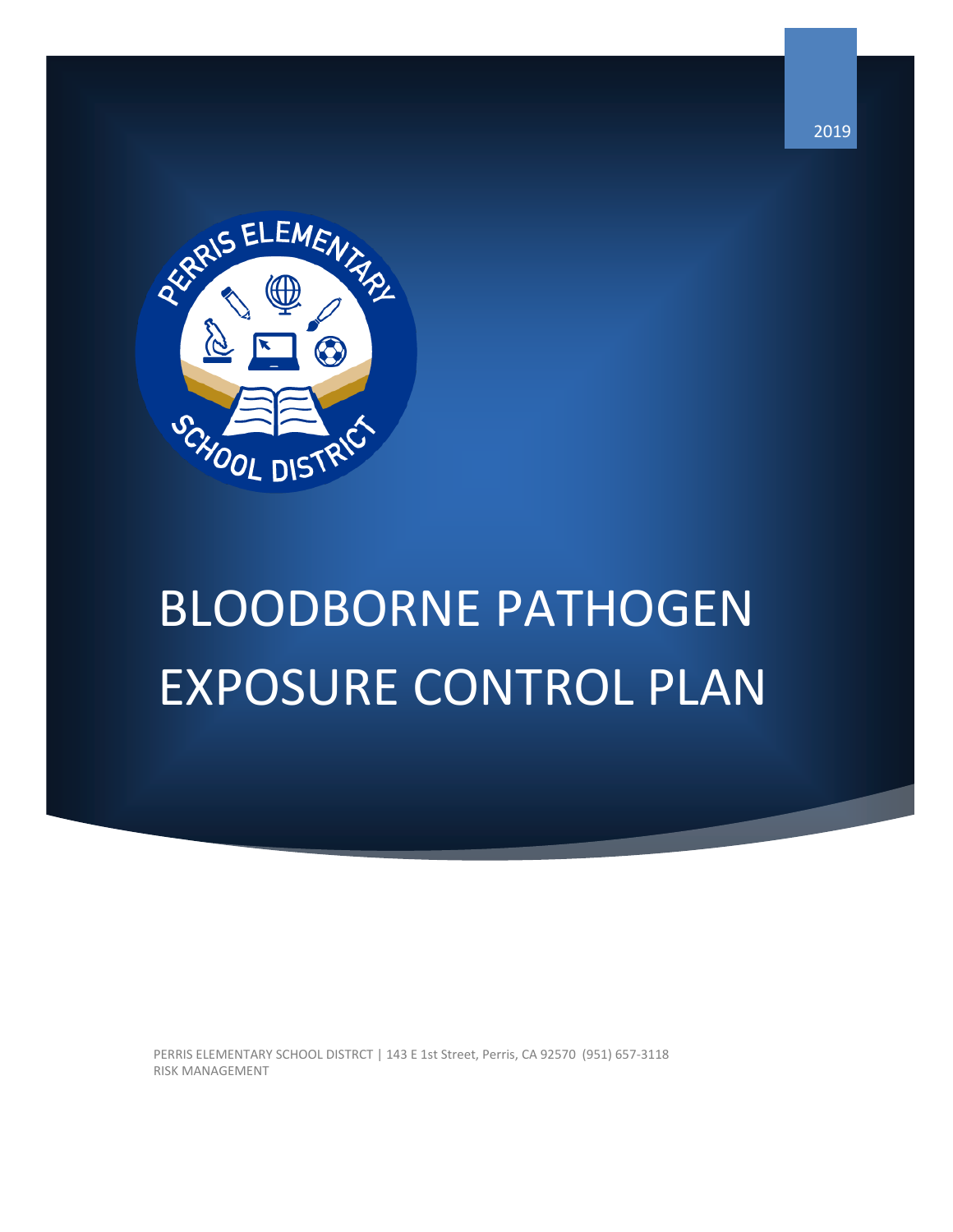## **CONTENTS**

| ATTACHMENT A - EMPLOYEE ACCEPTANCE/DECLINATION OF HEPITITIS B |
|---------------------------------------------------------------|
| ATTACHMENT B - EXPOSURE TO BBP OR OPIM INCIDENT REPORTING     |
| ATTACHMENT C - EXPOSURE TO BBP OR SOURCE INDIVIDUAL           |
|                                                               |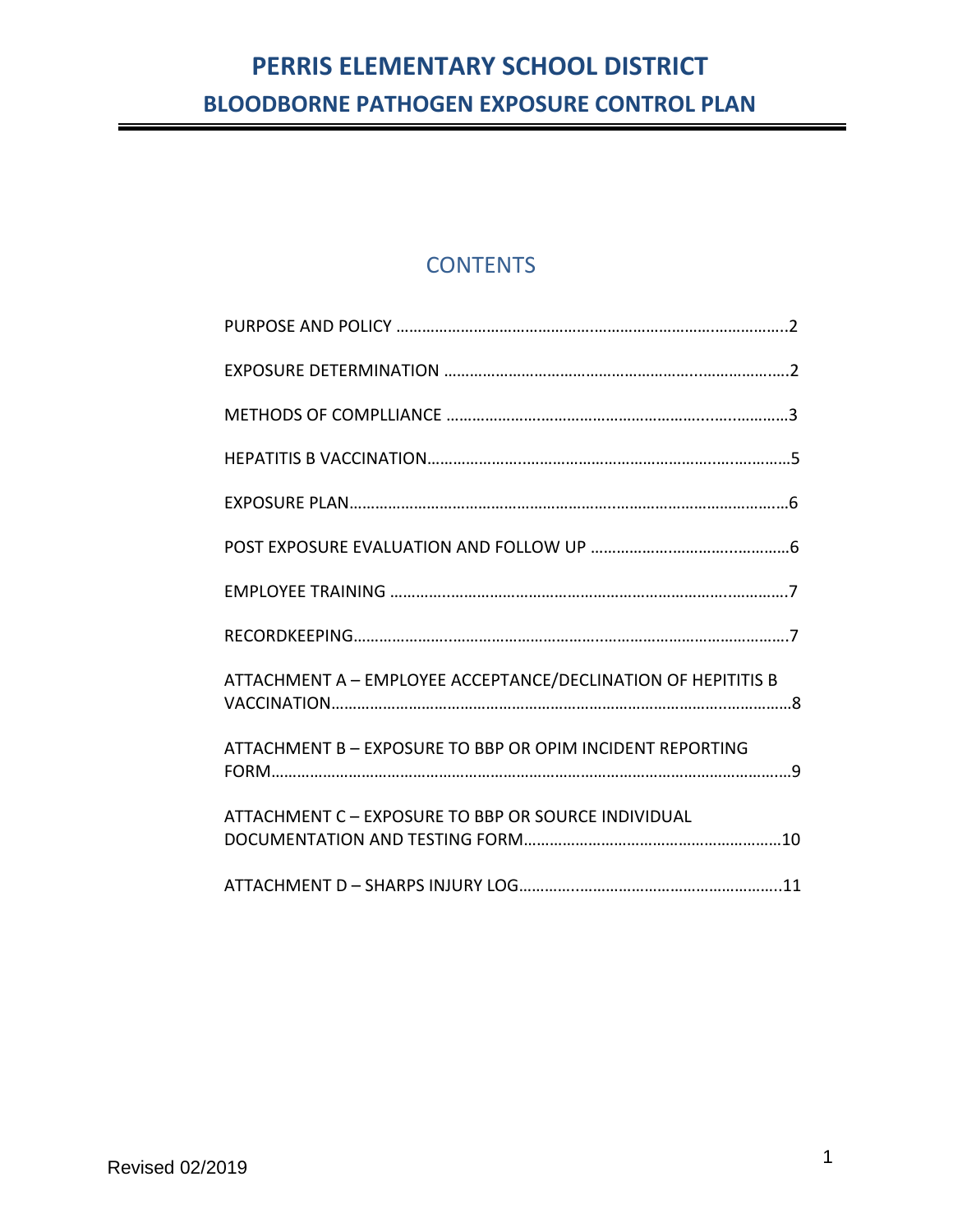#### PURPOSE AND POLICY

The Perris Elementary School District is committed to providing a safe and healthful work environment for our entire staff. In pursuit of this goal, the following exposure control plan (ECP) is provided to eliminate or minimize occupational exposure to bloodborne pathogens in accordance with OSHA standard 29 *CFR* 1910. 1030, "Occupational Exposure to Bloodborne Pathogens."

The ECP is a key document to assist our organization in implementing and ensuring compliance with the standard, thereby protecting our employees. This ECP includes:

- Determination of employee exposure
	- Implementation of various methods of exposure control, including
		- o Universal precautions
		- o Engineering and work practice controls
		- o Personal protective Equipment (PPE)
		- o Housekeeping
- Hepatitis B vaccination
- Exposure Plan
- Post-exposure evaluation and follow up
- Employee Training
- Recordkeeping

The Superintendent, or designee, in conjunction with the Risk Management Department are responsible for the implementation of the ECP. Risk Management will maintain, review and update the ECP at least annually, and whenever necessary to include new or modified tasks and procedures.

Contact Location: Perris Elementary School District, 143 E. 1st Street Perris, CA 92570 Contact Phone Number: (951) 657-3118

Those employees who are determined to have occupational exposure to blood or other potentially infections materials (OPIM) must comply with the procedures and work practices outlined in the ECP. Perris Elementary School District will provide and maintain all necessary personal protective equipment (PPE), engineering controls (e.g. sharps containers), labels, and red bags as required by the standard. Risk Management will ensure that adequate supplies of the aforementioned equipment are available in the appropriate sizes. Risk Management will be responsible for ensuring that all medical actions required by the standard are performed and that appropriate employee health and OSHA records are maintained. Risk Management will be responsible for training, documentation of training, and making the written ECP available to employees.

#### EXPOSURE DETERMINATION

Employees within our organization have occupational exposure to bloodborne pathogens*. Occupational exposure* means reasonable anticipated skin, eye, mucous membrane, or parenteral contact with blood or other potentially infections material (OPIM) that may result from the performance of an employee's duties. *Parenteral*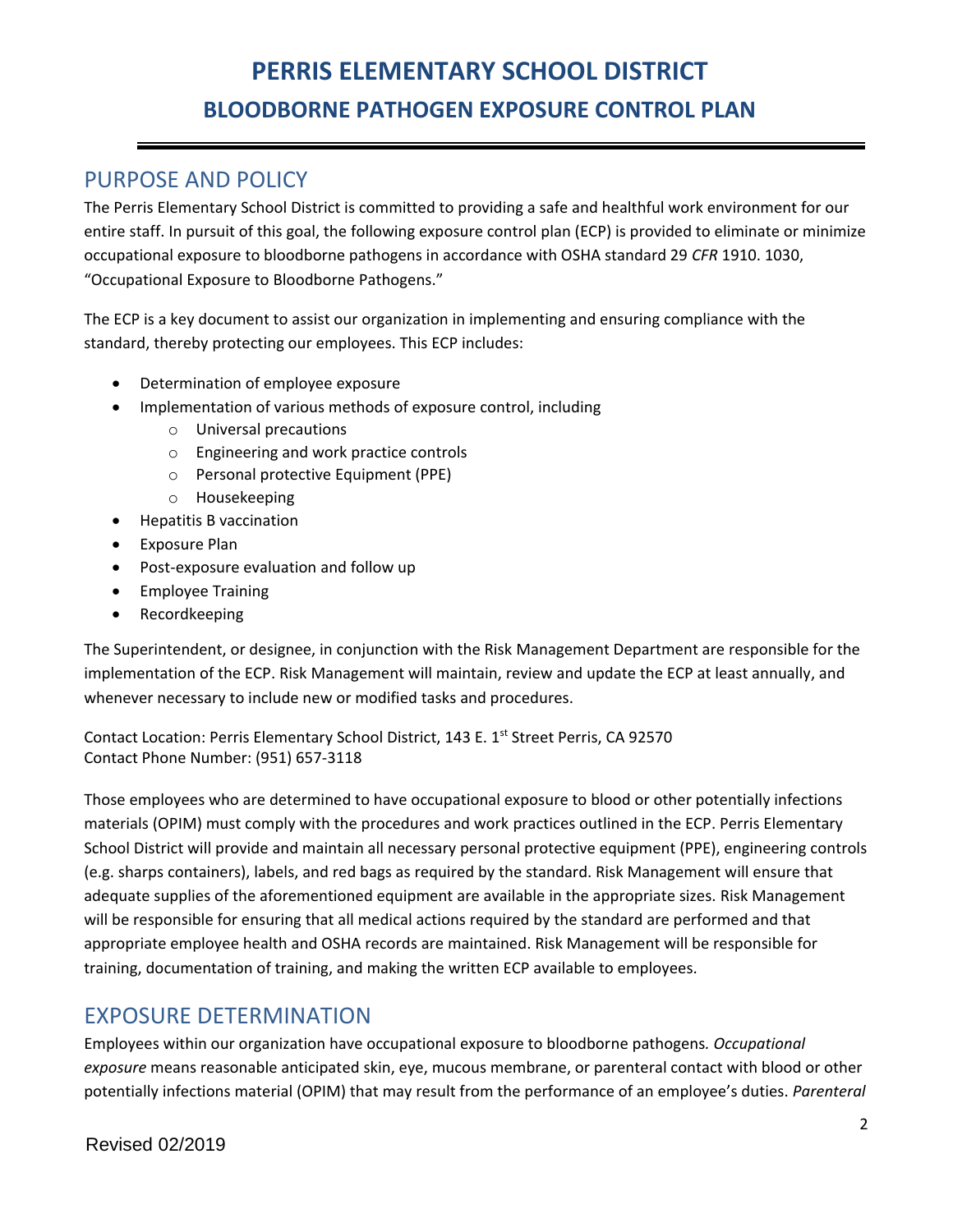*contact* means piercing mucous membranes or the skin barrier through such events as needle sticks, human bites, cuts, and abrasions. OPIM includes various contaminated human body fluids, unfixed human tissues or organs (other than skin), and other materials known or reasonably likely to be infected with human immunodeficiency virus (HIV), hepatitis B virus (HBV) or hepatitis C virus (HCV) through cells, tissues, blood, organs, culture mediums, or solutions.

Perris Elementary School District's policy is to conduct exposure determination throughout the District without regard to personal protective equipment (PPE). Perris Elementary School District's policy is to periodically review and evaluate job classifications, tasks, or procedures in which our employees may have occupational exposure to blood or OPIM. After this review, the District identifies the job classifications which have a high risk of occupational exposure. The following is a list of job classifications in the Perris Elementary School District which employees have been identified as having a high occupations risk for exposure without the regard for personal protective equipment (PPE):

- District Nurse
- Health Aides
- **•** Supervision Aides
- **•** Special Education Teachers
- Special Education Aides
- Physical Education Teachers
- **•** Physical Education Aides
- **•** Custodians

The following is a list of job classifications in the Perris Elementary School District which employees have been identified as having an occasional risk of exposure without regard for personal protective equipment (PPE):

- Administrators
- Classroom Teachers
- Building Secretaries/Clerks
- **•** Instructional Aides
- Food Service Workers
- Maintenance Workers

### METHODS OF COMPLIANCE

#### UNIVERSAL PRECAUTIONS

Universal precautions are procedures that can be used to prevent the transmission of BBP's when providing first aid or health care. Universal precautions are also used to prevent transmission when cleaning up body fluids, as well as any form of regulated waste.

Universal precautions shall be observed within Perris Elementary School District to minimize contact with blood or other potentially infections materials (OPIM). Any potential contact with blood or OPIM shall be directed toward the appropriate staff at each site including Custodians, Health Aides, or District Nurse due to the fact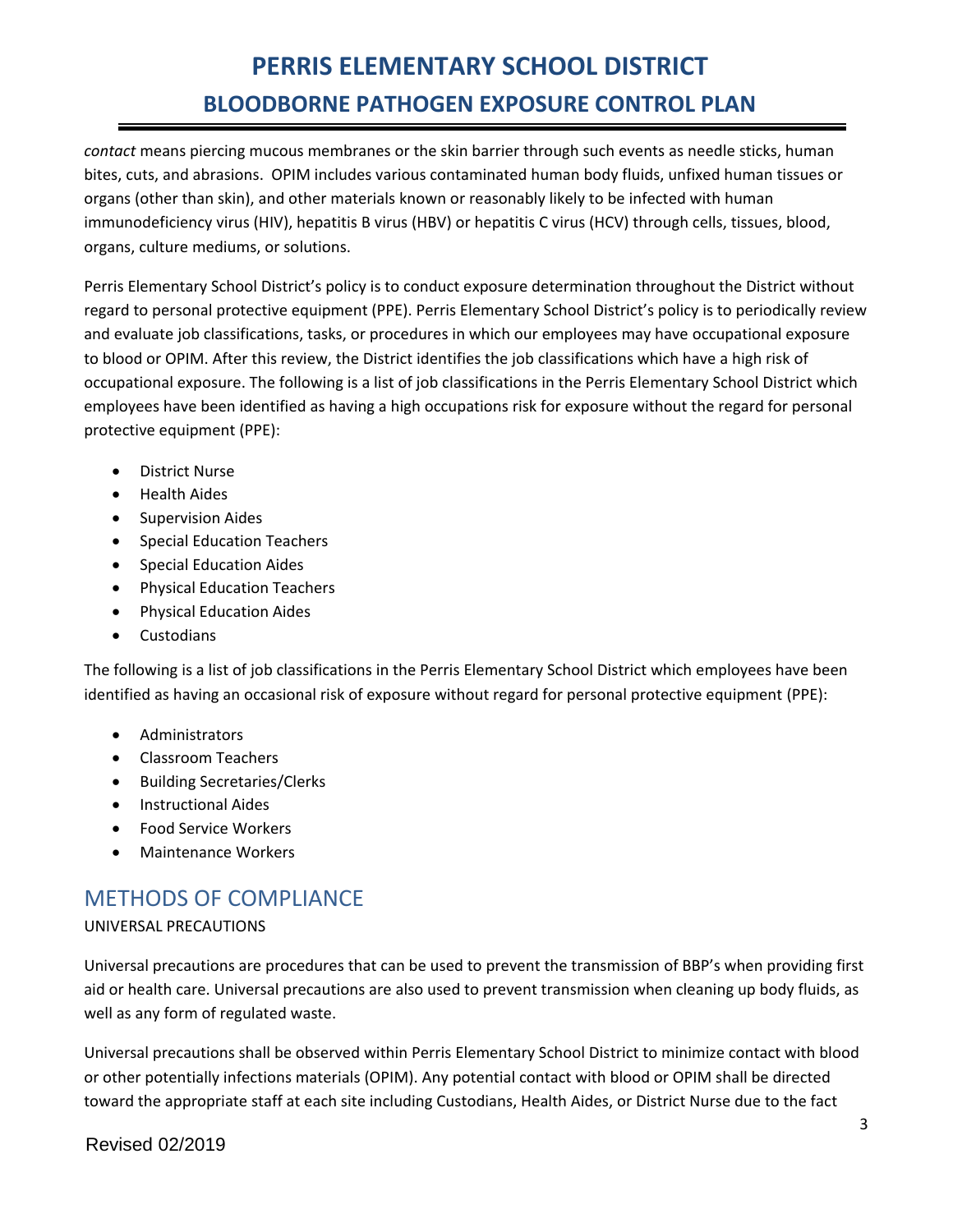that they have necessary training and equipment to handle the potential for exposure. Under circumstances in which differentiation between body fluid types is difficult or impossible, all body fluids shall be considered potentially infections materials. All human blood and certain body fluids shall be treated as if known to be infections for HIV, HBV and other bloodborne pathogens.

#### EXPOSURE CONTROL PLAN

Employees covered by the bloodborne pathogen standard receive an explanation of this ECP during their initial training. It will also be reviewed in their annual refresher training. An employee can review this plan at any time by contacting Risk Management.

Risk Management is responsible for reviewing and updating the ECP annually or more frequently if necessary to reflect any new or modified tasks and procedures that affect occupational exposure and to reflect new or revised employee positions with occupational exposure.

#### ENGINEERING AND WORK PRACTICE CONTROLS

- Handwashing Employees should wash hands immediately or as soon as possible after removal of gloves or other PPE and after contact with blood or other OPIM. If hand washing facilities are not immediately available, employees should use antiseptic hand cleaner and then wash their hands with soap and water as soon as possible.
- Procedures All procedures involving blood or other OPIM should be performed in a manner to minimize splashing, spraying, splattering and generation of droplets.
- Hazardous Materials Any container for storage, transport or shipping of OPIM should be sealed and labeled or color coded. If outside contamination of the primary container occurs, it should be placed within a second container which prevents leakage during handling/processing, storage, transport or shipping. The second container should be labeled with a biohazard sign. If the specimen could puncture the primary container, it should be placed in a puncture resistant second container meeting the characteristics as just stated.
- Equipment Equipment which may become contaminated with blood or other OPIM should be decontaminated unless decontamination is not possible. Contaminated equipment should be placed in a red biohazard bag or have attached biohazard label stating which portions remained contaminated.

#### PERSONAL PROTECTIVE EQUIPMENT (PPE)

 Gloves – Gloves should be worn when it can be reasonably anticipated the hands might have contact with blood, mucous membranes, non-intact skin, or OPIM and when touching or handling contaminated items or surfaces. Disposable single use gloves should be replaced as soon as possible when contaminated, torn, punctured, or when their ability/function as a barrier is compromised. Disposable gloves should not be washed or disinfected for re-use. Utility gloves may be decontaminated for re-use if the integrity of the glove is not compromised; however, they should be discarded if they are cracked, peeling, torn, punctured, or exhibit other signs of deterioration or when their ability to function as a barrier is compromised.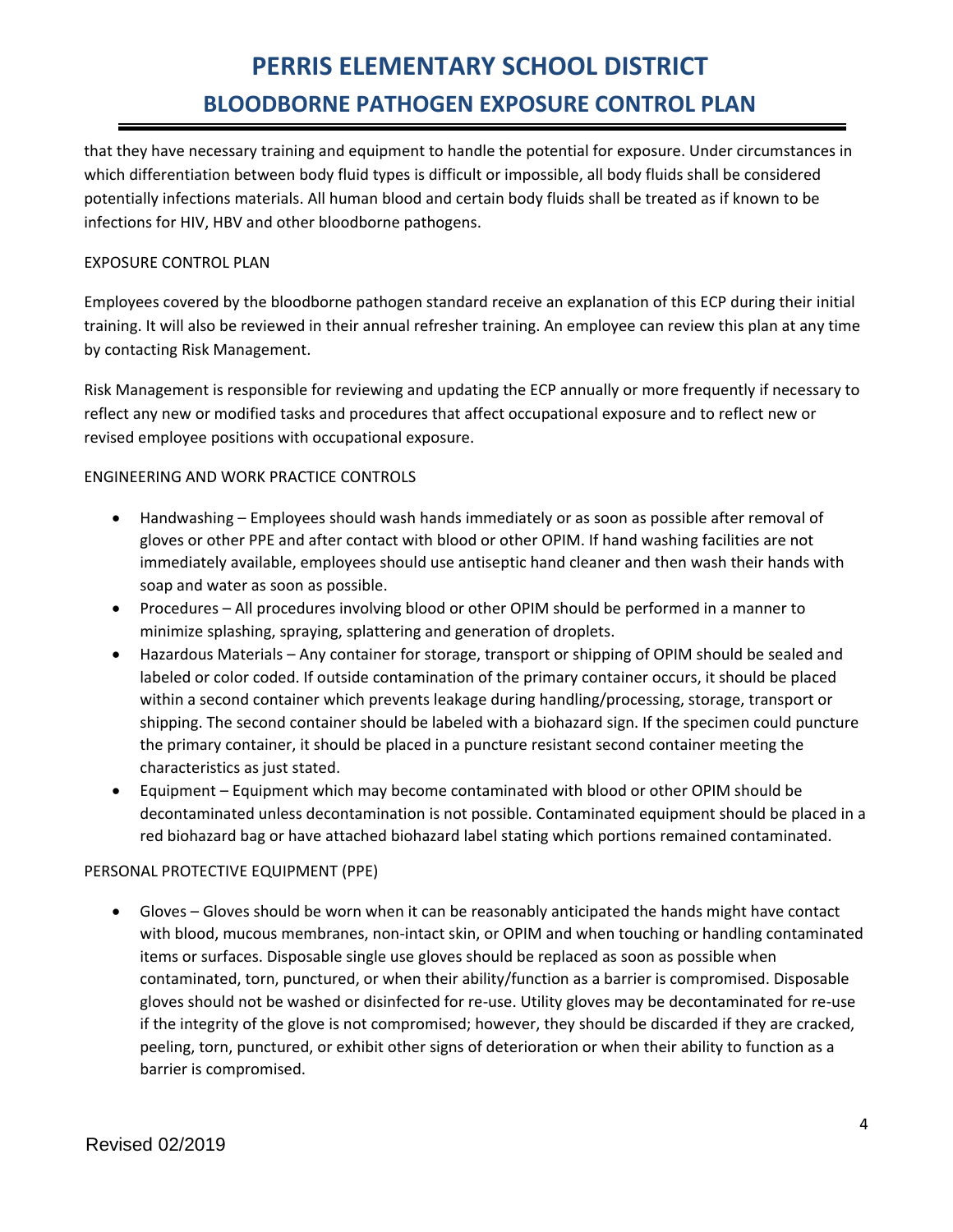- Face protection face protection should be worn whenever splashes, spray, spatter, droplets or aerosols of blood or OPIM may be present and eye, nose or mouth contamination can be anticipated.
- Protective clothing Appropriate protective clothing should be worn in occupational exposure situations. The type and characteristics of the clothing will depend upon the task and degree of exposure anticipated.

#### HOUSEKEEPING

All equipment and environmental working surfaces should be properly cleaned and decontaminated after contact with blood or other potentially infectious materials. All bins, cans and similar receptacles intended for reuse which have a reasonable likelihood for becoming contaminated with blood or other potentially infectious materials shall be inspected and decontaminated on a regular basis and cleaned and decontaminated immediately or as soon as possible upon visible contamination.

Regulated waste is liquid or semi-liquid blood or other potentially infectious material. Regulated waste should be placed in labeled containers which can be sealed and are constructed to hold the contents and prevent leakage of fluids during handling, storage, transport or shipping. If outside contamination of the regulated waste container occurs, it should be placed in a second container meeting the same requirements as the original container. Regulated waste should be disposed of in accordance with California Environmental Protection Agency, Department of Toxic Substances Control.

Used needles should not be cut, bent, broken or reinserted into original sheath. They should be discarded intact immediately after use into an OSHA approved sharps disposal container.

OSHA-approved containers for sharps should be easily accessible in areas where employees routinely have the greatest potential exposure for contamination by sharps. These containers should be sealed and replaced when they are 75% full to decrease exposure by forcing contaminated objects into the container.

#### HEPATITIS B VACCINATION

Risk Management will provide training and information to employees on the Hepatitis B vaccinations.

Due to the high occupational risk for exposure for the before mentioned job classifications, Perris Elementary School District will make available the Hepatitis B vaccination free of charge to designated high risk groups following the required training through Keenan SafeSchools. A high risk employee will be provided the "Employee Acceptance/Declination of Hepatitis B Vaccination" form (See Attachment "A"). At that time, the employee has the right to accept or decline the vaccination. The vaccination is provided through the Districts Medical Provider Network. Employees who decline may request and obtain the vaccination at a later date at no cost. Documentation of refusal of the vaccination is kept at the District Office.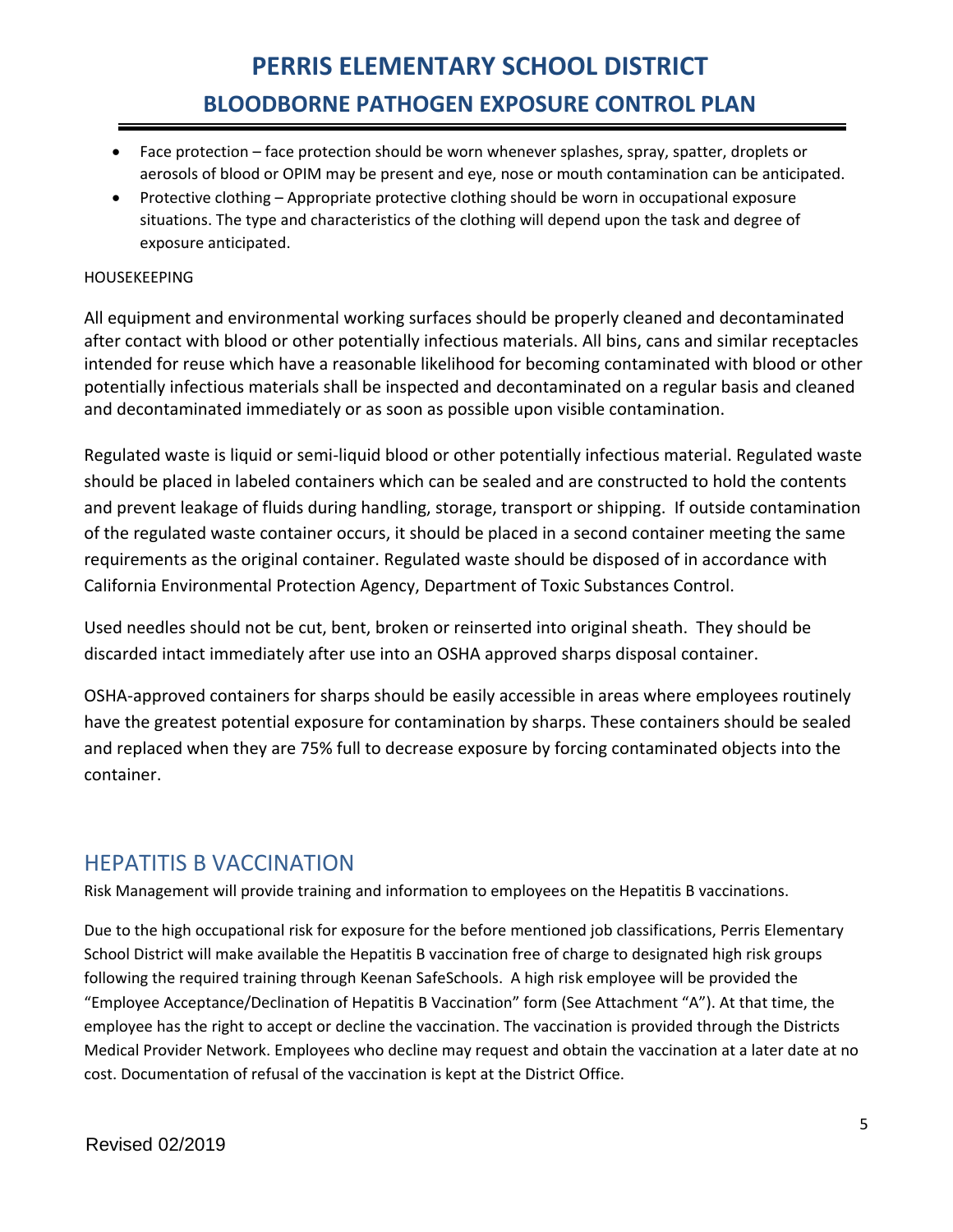## EXPOSURE PLAN

Should an exposure incident occur, contact Risk Management. An immediately available confidential medical evaluation and follow-up will be conducted by the Districts Medial Provider Network. Following the initial first aid (clean the wound, flush eyes or other mucous membranes, etc.) the following activities will be performed:

- Complete the Exposure to BBP or OPIM Incident Reporting Form (See Attachment "B")
- Complete the Source Individual Documentation and Testing Form (See Attachment "C")
- The exposed individual should be sent to the following location for treatment. Please call the number below and give a verbal authorization for treatment.

CONCENTRA – Urgent Care Facility 16420 Perris Blvd. Suite Q Moreno Valley, CA 92551 (951) 571-2450 Hours: 8AM – 5PM

## POST EXPOSURE EVALUATION AND FOLLOW UP

Risk Management ensures that the Medical Provider evaluating an employee after an exposure incident receives the following:

- A description of the employees' job duties relevant to the exposure incident
- Route(s) of exposure
- Circumstances of exposure
- If possible, source individual's infection status (positive or negative for HIV, Hepatitis B or Hepatitis C)

Risk Management will review the circumstances of all exposure incidents to determine:

- Engineering controls were in use at the time of exposure
- Work practices were followed
- A description of the device being used
- PPE or clothing that were used at the time of exposure (gloves, eye shields, etc.)
- Location of incident
- Procedure being performed when the incident occurred
- **•** Employee training record

Risk Management will record all percutaneous injuries from contaminated sharps in the Sharp Injury Log. See Attachment "D".

If revisions to the BBP ECP are necessary Risk Management will ensure that appropriate changes are made. (Changes may include an evaluation of safer devices, adding employees to the exposure determination list, etc.).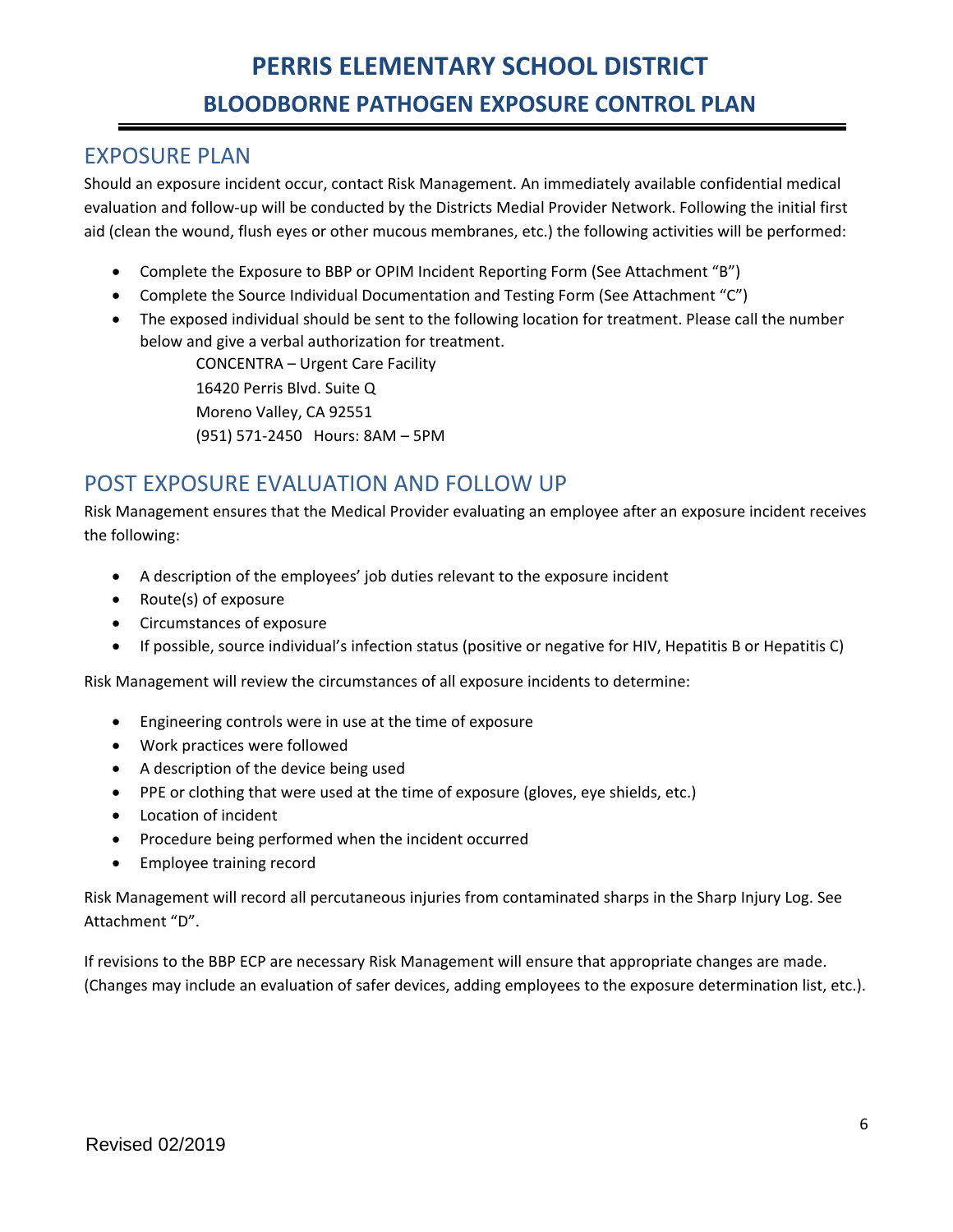### EMPLOYEE TRAINING

All employees who have occupational exposure to bloodborne pathogens receive initial and annual training through Keenan SafeSchools. All employees who have occupational exposure to bloodborne pathogens receive training on the epidemiology, symptoms, and transmission of bloodborne pathogen diseases. Please contact Risk Management for more information on Bloodborne Pathogen Training.

### RECORDKEEPING

Perris Elementary School District shall establish and maintain an accurate record regarding bloodborne pathogen risk potential and actual exposure for each employee that will include a minimum of the following:

- Exposure risk classifications
- Offer of Hepatitis B Vaccinations as well as acceptance/declination of vaccine
- Documentation of bloodborne pathogen exposure training
- Follow up process/procedure for any occupational exposure incidents

Perris Elementary School District shall maintain this record for at least the duration of employment plus 30 years in accordance with 29 CFR 1910.1030(h).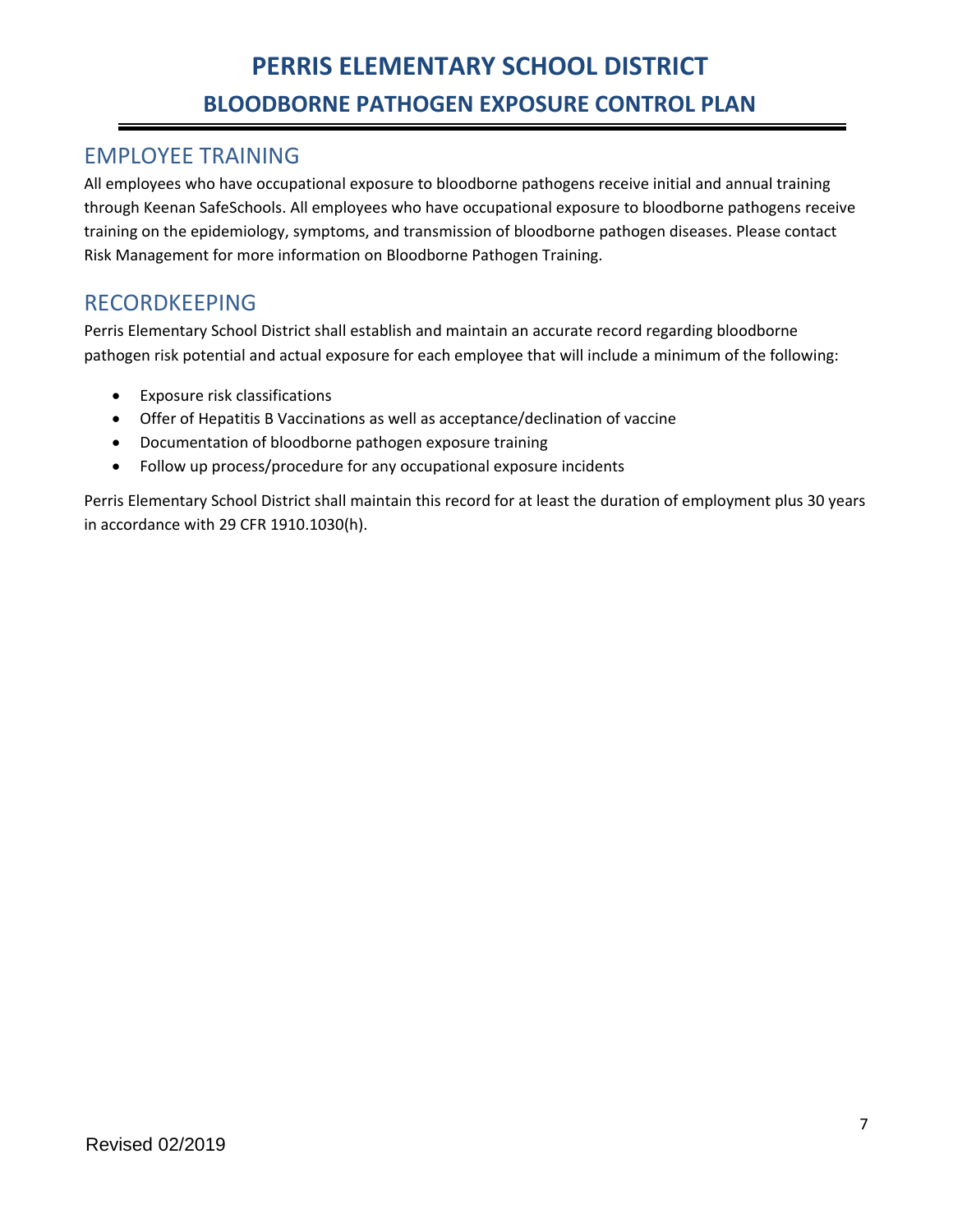#### ATTACHMENT A - EMPLOYEE ACCEPTANCE/DECLINATION OF HEPATITIS B VACCINATION

Name\_\_\_\_\_\_\_\_\_\_\_\_\_\_\_\_\_\_\_\_\_\_\_\_\_\_\_\_\_\_\_\_ Job Title\_\_\_\_\_\_\_\_\_\_\_\_\_\_\_\_\_\_\_\_\_\_\_\_\_\_\_\_\_\_\_

#### **ACCEPTANCE FOR ADMINISTRATION OF HEPATITIS B VACCINE**

Hepatitis B virus typically causes a clinical illness with jaundice; it may also produce a sub-clinical infection. In either case, complications can occur, including persistence of infection, chronic carrier state, cirrhosis and liver cancer.

Hepatitis B virus is transmitted principally through contaminated body fluids (especially blood) skin or mucosa; therefore, likelihood of contracting the disease is greater for individuals (e.g. nurses, athletic trainers) coming in frequent contact with blood or blood products.

I understand that a vaccine for Hepatitis B is available and is being offered by my employer at no charge to me. This vaccine, when administered in three doses over a six-month period has been shown to be highly effective in providing protection against Hepatitis B infection. It has rarely produced serious side effects.

I certify that I am not pregnant, nor am I a mother nursing a child with breast milk and that I have been given information regarding Hepatitis B vaccine and the opportunity to have questions answered.

I agree to release my employer from any liability related to the administration of this vaccine.

| Signature             | Date | Witness | Date |
|-----------------------|------|---------|------|
| Dates of Vaccination: |      |         |      |

#### **HEPATITIS B VACCINE DECLINATION**

I have received information from Perris Elementary School District about the Hepatitis B vaccine.

I understand that due to any occupational exposure to blood or other potentially infectious materials, I may be at risk of acquiring Hepatitis B virus (HBV) infection. I have been given the opportunity to be vaccinated with Hepatitis B vaccine, at no charge to me. However, I decline Hepatitis B vaccine at this time. I understand that by declining this vaccine, I continue to be at risk of acquiring Hepatitis B, a serious disease. If in the future I continue to have occupational exposure to blood or other potentially infectious materials and I want to be vaccinated with Hepatitis B vaccine, I can receive the vaccination series at no charge to me.

\_\_\_\_\_\_\_\_\_\_\_\_\_\_\_\_\_\_\_\_\_\_\_\_\_\_\_\_\_\_\_\_\_\_\_\_\_\_\_\_\_\_\_\_\_\_\_\_\_\_\_\_\_\_\_\_\_\_\_\_\_\_\_\_\_\_\_\_\_\_\_\_\_\_\_\_\_\_\_\_\_\_\_\_\_\_\_\_\_\_\_

Signature **Date** Date **Date** Witness **Date**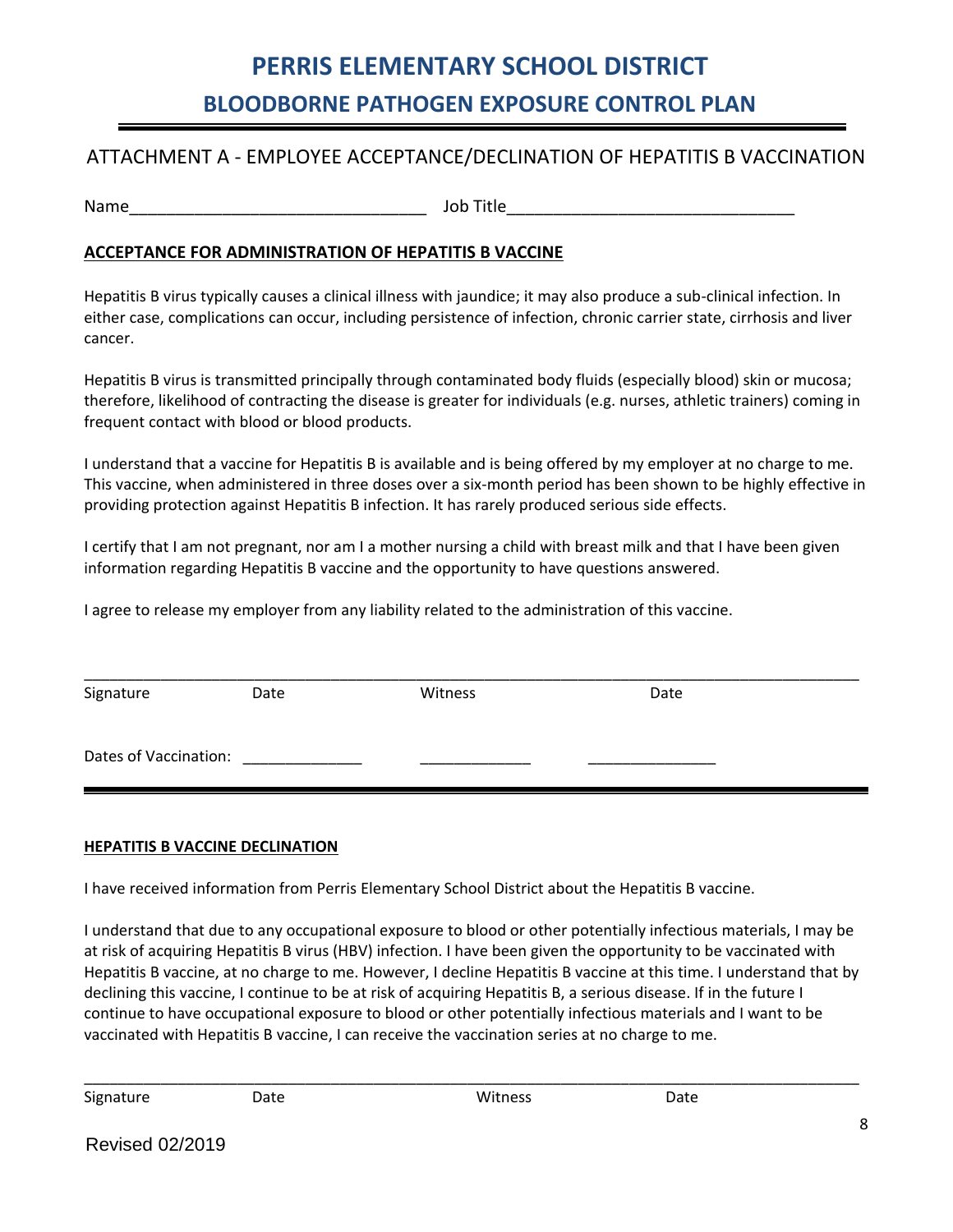## ATTACHMENT B – EXPOSURE TO BBP OR OPIM INCIDENT REPORTING FORM \*CONFIDENTIAL\*

| Was a sharp involved in the incident? $\Box$ Yes $\Box$ No                                             |  |  |  |  |  |  |  |
|--------------------------------------------------------------------------------------------------------|--|--|--|--|--|--|--|
|                                                                                                        |  |  |  |  |  |  |  |
| Procedure being performed by the exposed employee at the time of the incident: ___________________     |  |  |  |  |  |  |  |
|                                                                                                        |  |  |  |  |  |  |  |
| Did the device involved have engineered sharps injury protection? (if applicable) $\Box$ Yes $\Box$ No |  |  |  |  |  |  |  |
| Was engineered sharps injury protection on the sharp involved? (if applicable) $\Box$ Yes $\Box$ No    |  |  |  |  |  |  |  |
| Was the BBP Exposure Control Plan followed? $\Box$ Yes $\Box$ No (if no, please describe)              |  |  |  |  |  |  |  |
|                                                                                                        |  |  |  |  |  |  |  |
|                                                                                                        |  |  |  |  |  |  |  |
|                                                                                                        |  |  |  |  |  |  |  |
| Submit this report to the Supervisor and Risk Management ASAP                                          |  |  |  |  |  |  |  |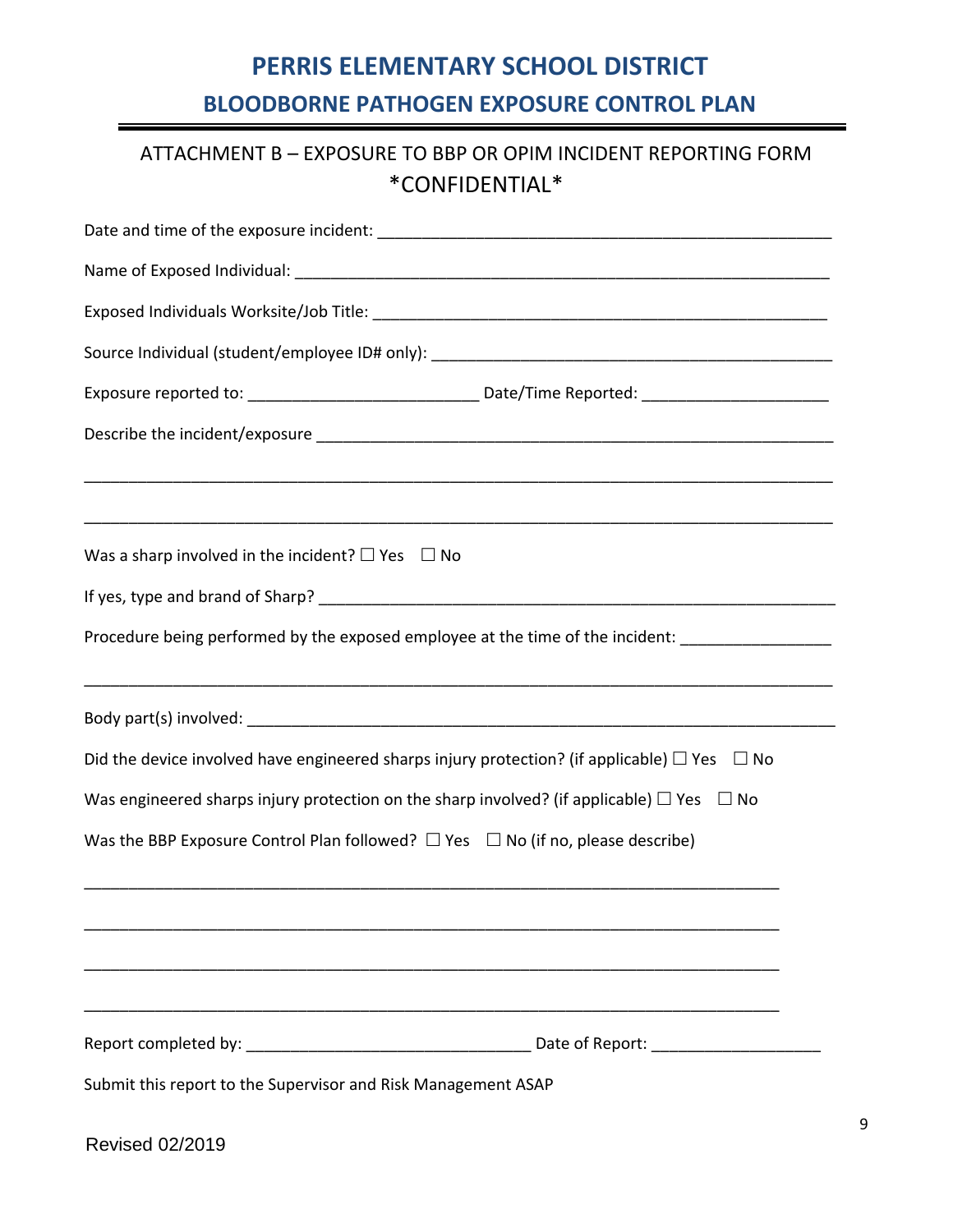## ATTACHMENT C – EXPOSURE TO BBP OR OPIM SOURCE INDIVIDUAL DOCUMENTATION AND TESTING FORM

## \*CONFIDENTIAL\*

| Contact parents/guardians and request the following:                                                                                                         |  |  |  |  |  |  |
|--------------------------------------------------------------------------------------------------------------------------------------------------------------|--|--|--|--|--|--|
| Is the source individual infected with HIV, Hepatitis B or Hepatitis C?                                                                                      |  |  |  |  |  |  |
| $\Box$ Yes $\Box$ No $\Box$ Unknown                                                                                                                          |  |  |  |  |  |  |
| If no or unknown, is consent given to test the source individual?                                                                                            |  |  |  |  |  |  |
| $\Box$ Yes $\Box$ No                                                                                                                                         |  |  |  |  |  |  |
| If consent is given to test the source individual, please contact Risk Management so they can be sent to<br>our Medical Provider for testing free of charge. |  |  |  |  |  |  |
| If you were unable to make contact please note the phone number, date and time you attempted<br>contact:                                                     |  |  |  |  |  |  |
|                                                                                                                                                              |  |  |  |  |  |  |
|                                                                                                                                                              |  |  |  |  |  |  |

Submit this report to the Supervisor and Risk Management ASAP with the Incident Reporting Form.